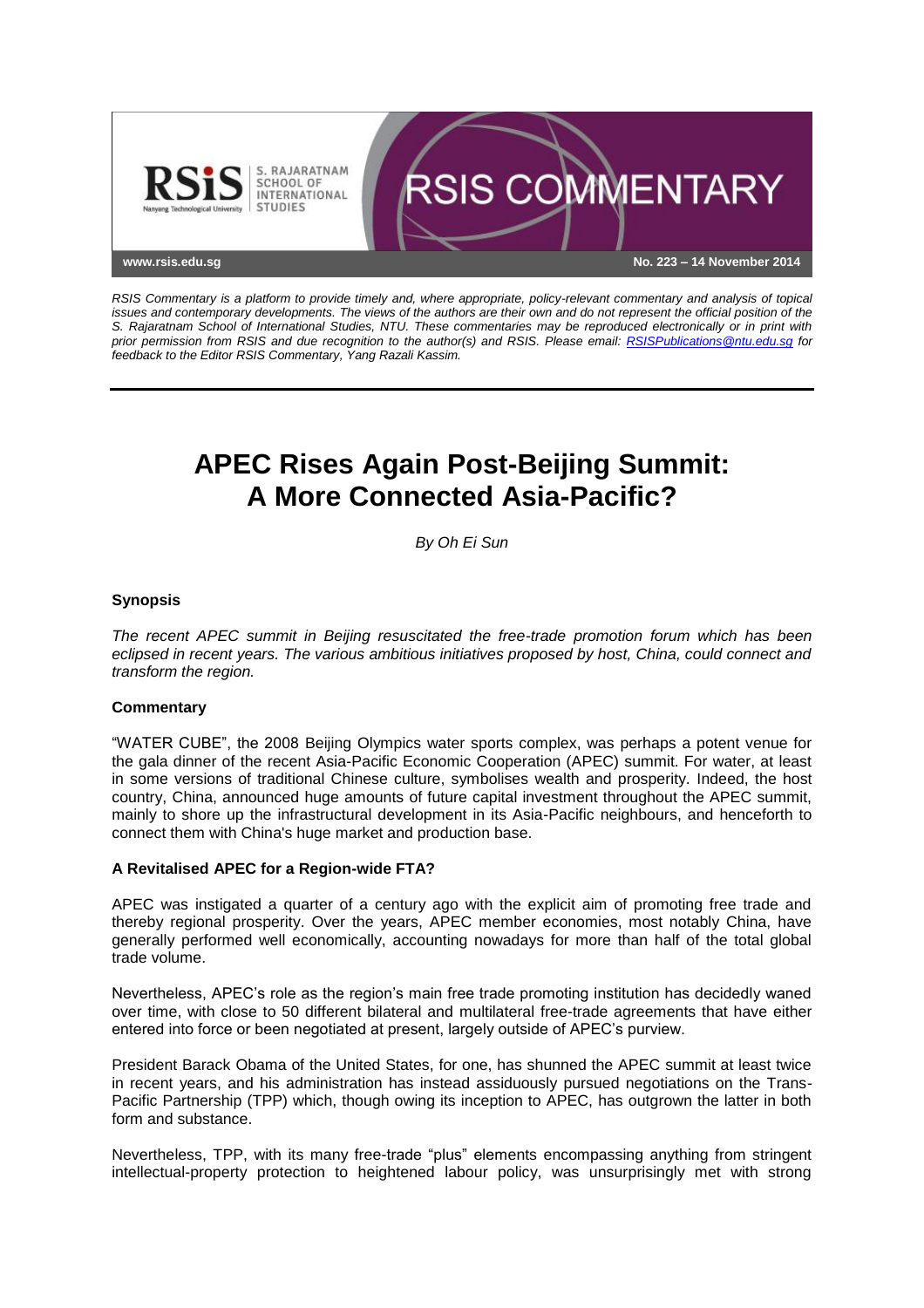reluctance from most negotiating partners that are developing countries. This slowed down the negotiation process, necessitating President Obama to attempt to resuscitate it on the side line of the recent APEC summit.

In contrast, China, which has acceded to the World Trade Organisation (WTO) only at the turn of the century and is now the world's second largest economy, seized the moment as this year's APEC host to kick-start the momentum toward a Free Trade Agreement for Asia-Pacific (FTAAP) under the aegis of APEC, in a sense restoring APEC's central role in moderating free-trade trends in the region.

It is understood that unlike TPP, the FTAAP process will work on more modest and traditional freetrade goals in line with prominent regional free-trade setups such as the ASEAN Economic Community, which will be effective next year, and its future extension, the Regional Comprehensive Economic Partnership (RCEP). FTAAP, which will overlap with TPP in membership, is thus expected to be more acceptable to most countries in the region.

### **Infrastructure and region-wide connectivity**

The series of APEC peripheral activities actually started in Beijing more than two weeks before the summit. The most conspicuous of these was the official launch in late October of the Asian Infrastructure Investment Bank (AIIB), a China-led regional development-banking initiative which were announced more than a year ago.

Distinct from the traditional development-banking model such as that practised by the Asian Development Bank (ADB) is AIIB's emphasis on co-investment by both public- and private sector capitals in Asian infrastructure outlays, with expectations of the new bank becoming eventually selfsustaining after initial contributions from member states, with China presumably taking up the main bulk of the capital as well as undertaking the role of de facto guarantor.

It is worth noticing that one of China's potential regional competitor, India, and also two of China's recent antagonistic neighbours in the context of the South China Sea claims - Vietnam and the Philippines - also signed up as AIIB founding members.

And just before the APEC summit, Beijing again gathered some of the APEC leaders for a forum with new maritime and continental Silk Roads as main theme. President Xi Jinping announced a US\$40 billion fund for investing in the infrastructure and resources of the mainly Central (continental) and Southeast (maritime) Asian countries along these ancient Silk Roads.

The investment focus will be on improving the connectivity – via road, rail, sky and telecommunications – between China and these neighbouring countries to improve trade and other exchanges. The scope and depth of these Chinese initiatives are impressive, and may be said to have set a high bar for future APEC activities.

### **Prospects for APEC and Asia-Pacific**

The much anticipated meeting between President Xi and Prime Minister Shinzo Abe of Japan duly took place during the Beijing APEC summit, after intense huddling between senior officials of both countries that culminated in a joint statement almost at the eleventh hour before the summit which for the first time acknowledged, albeit cryptically, "different views" on the tensions surrounding the much contested Senkaku / Diaoyu Islands.

The actual meeting between the two leaders could at best be described as icy, lasting less than half an hour. It was nevertheless an ice-breaking restart after a two-year hiatus on Sino-Japanese highlevel exchange.

On the other hand, China and Korea announced the conclusion of their free-trade negotiations during the APEC summit, in stark contrast to the glacier-like Sino-Japanese thaw. The United States could arguably be said to have played second-fiddle to China during this round of APEC meetings, being unable to "match up" to most of the wide-ranging and ambitious regional initiatives proposed by China. The two sides were nevertheless able to reach agreements on reductions for tariffs on hightech products and for carbon emissions.